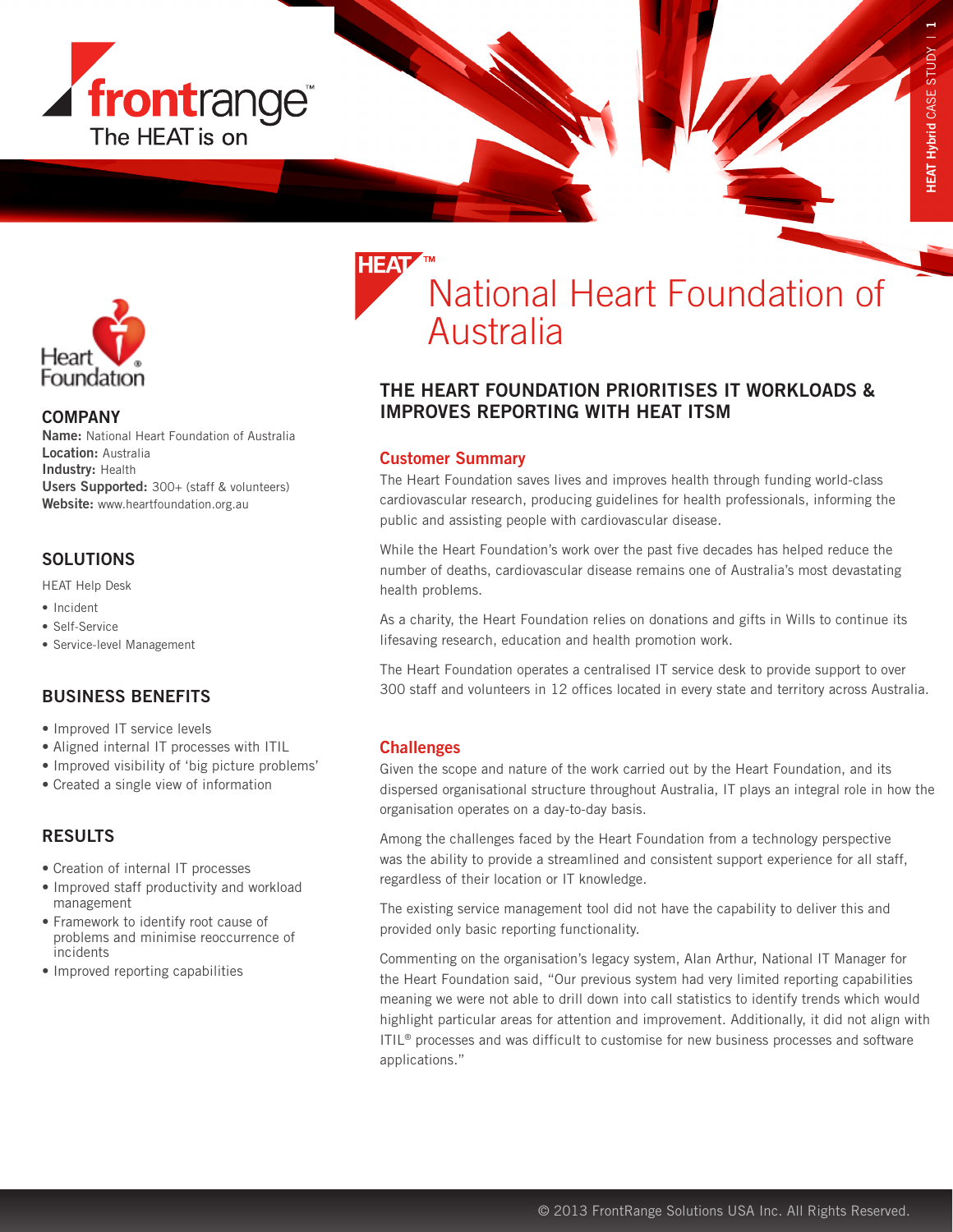

# **Solution**

Following a competitive tender, the Heart Foundation chose FrontRange's HEAT ITSM solution.

HEAT ITSM is based on a modular framework. It consists of nine pre-integrated modules that allow companies to choose the functionality that best suits their business needs. All HEAT ITSM modules share a common architectural platform, including a reporting and analytics dashboard, business process automation, multi-tenant data structure and integration platform.

Entirely aligned with ITIL best practices, the common platform approach in HEAT ITSM reduces the complexity of the IT infrastructure, lowers total cost of ownership (TCO), and streamlines business processes.

The Heart Foundation works with FrontRange partner Infinite Technology Solutions, who assisted the Heart Foundation with their initial implementation of the solution, and also provide ongoing support and maintenance.

"Because of the way HEAT ITSM links incidents and their underlying problems, we can easily provide updates to all users who have corresponding incidents, rather than having to keep manual notes on who needs to be contacted when a problem is resolved<sup>77</sup>

Alan Arthur National IT Manager

Commenting on the organisation's engagement with Infinite Technology Solutions, Mr Arthur said, "Infinite has some great technical people who are extremely knowledgeable about the solution and understand how to configure ITSM to best support our business processes. Their knowledge of the ITIL framework also ensures that we maintain ITSM in alignment with service management best practice."

The Heart Foundation was particularly impressed with the capabilities offered by the HEAT ITSM solution, including the ability to select those modules that best suited their business needs at the time of implementation and then purchase additional modules as their Service Desk capability matures.

Commenting on HEAT ITSM, Mr Arthur said, "We leverage a number of modules including incident, problem and change management, as well as the self service module."

### Self Service

When implementing ITSM, the Heart Foundation realised that the automation capabilities of the solution, such as the self-service module, would allow the Service Desk to operate more efficiently and provide the best possible interaction with staff and volunteers.

"Approximately 50% of all incidents and requests are logged via the self service module, which allows our users to log their own calls directly and track any updates via a portal rather than having to telephone the Service Desk for updates. This allows the Service Desk to deliver a very high rate of fixed-on-first-contact calls."

### Incident & Problem Management

The Heart Foundation also relies heavily on the Incident and Problem Management modules of the solution, which they operate concurrently.

"Because of the way ITSM links incidents and their underlying problems, we can easily provide updates to all users who have corresponding incidents, rather than having to keep manual notes on who needs to be contacted when a problem is resolved."

### Change Management

The Heart Foundation also utilises the Change Management module of HEAT ITSM. The Change Management module has provided the Heart Foundation with a tool to manage, track and optimise change requests, and is an integral component of their Information Security framework.

"The ITIL aligned change management processes of ITSM give us a traceable path for each change, and simplify our Information Security evidence requirements for any audits." said Mr Arthur.